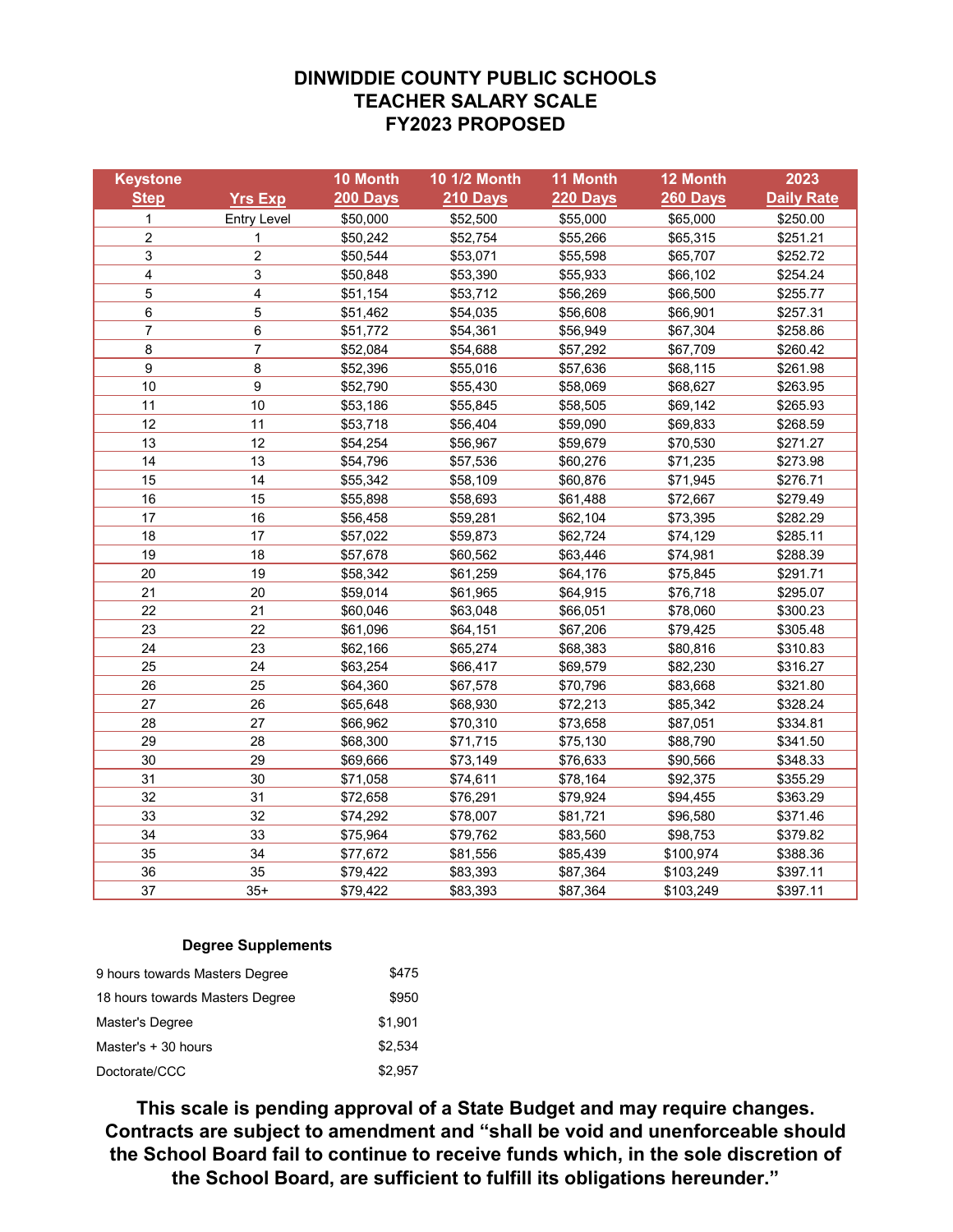# **2022-2023 School Calendar Contracted Days**

|            |                  |                   |              |           |                  | Psychologist, |              |            |                  |                                       |           |
|------------|------------------|-------------------|--------------|-----------|------------------|---------------|--------------|------------|------------------|---------------------------------------|-----------|
|            |                  |                   |              |           |                  | Social        |              |            | School           |                                       |           |
|            |                  |                   | 10 1/2 Mo    |           |                  | Workers,      |              |            | <b>Nutrition</b> |                                       |           |
|            | 10 <sub>mo</sub> |                   | Teachers,    |           |                  | Student       |              | School     | Manager-         |                                       |           |
|            | Teachers,        | 10 Month          | Occupational | 11 Mo     | 11 Mo            | Assessment &  | Secretary I, | Nutrition  |                  | Elementary & Bus Drivers All 12 Month |           |
|            | <b>Nurses</b>    | Paraprofessionals | Therapist    | Teachers  | Paraprofessional | Data Coord    | Secretary II | Specialist | Secondary        | & Bus Aides Employees                 |           |
|            |                  |                   |              |           |                  |               |              |            |                  |                                       |           |
| Contracted |                  |                   |              |           |                  |               |              |            |                  |                                       |           |
| Days       | 200              | 190               | 210          | 220       | 210              | 224           | 210          | 184        | 186              | 182                                   | 260       |
| Begin      | 8/8/2022         | 8/8/2022          | 8/1/2022     | 7/25/2022 | 7/25/2022        | 7/20/2022     | 7/25/2022    | 8/17/2022  | 8/17/2022        | 8/22/2022                             | 7/1/2022  |
| End        | 5/31/2023        | 5/31/2023         | 6/7/2023     | 6/14/2023 | 6/14/2023        | 6/16/2023     | 6/14/2023    | 5/26/2023  | 5/26/2023        | 5/26/2023                             | 6/30/2023 |

New Teachers Report - 8/03/2022 Veteran Teachers Report - 8/08/2022 \*\*\* Students Calendar = 175 days

## **NOTE: ALL STAFF MUST ATTEND iDCPS CONFERENCE August 12, 2022 SCHOOL NUTRITION SPECIALISTS' START DAY MAY VARY DUE TO INVENTORY DELIVERY SCHEDULE SCHOOL NUTRITION MANAGERS' CONTRACT INCLUDES REQUIRED TRAINING DAYS SCHEDULED IN JULY & AUGUST**

#### **SPECIAL NOTE: ON AER (ALL EARLY RELEASE) DAYS, PERSONNEL ABSENT WILL BE CHARGED A WHOLE DAY**

Revised 05/03/2022